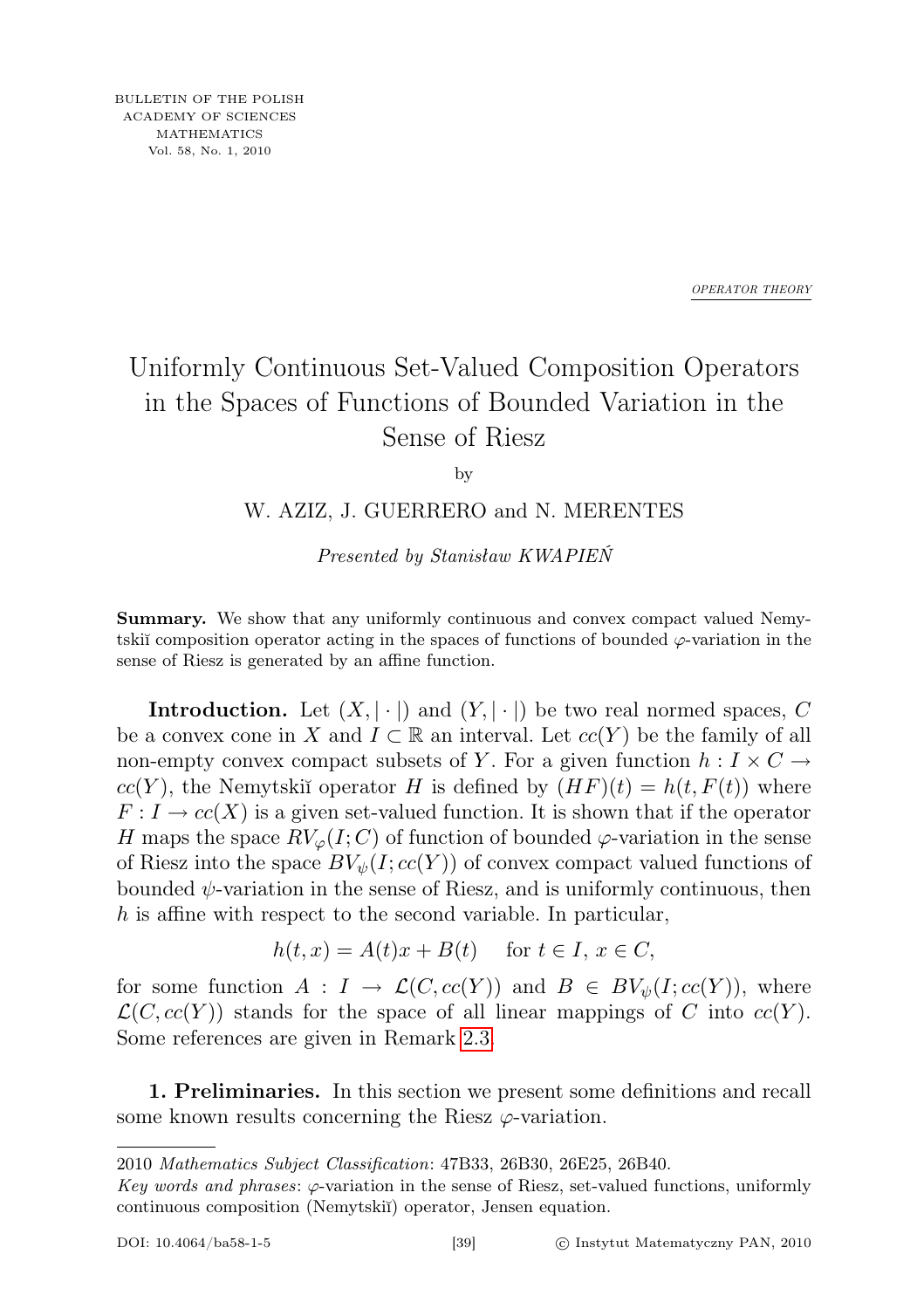Let F be the set of all convex functions  $\varphi : [0, \infty) \to [0, \infty)$  such that  $\varphi(0) = \varphi(0+) = 0$  and  $\lim_{t \to \infty} \varphi(t) = \infty$ . Then we have

REMARK 1.1. If  $\varphi \in \mathcal{F}$ , then  $\varphi$  is continuous and strictly increasing. Indeed, the continuity of  $\varphi$  at each point  $t > 0$  follows from its convexity, and the continuity at 0 from the assumption  $\varphi(0) = \varphi(0+) = 0$ . Suppose that  $\varphi(t_1) \geq \varphi(t_2)$  for some  $0 < t_1 < t_2$ . Then

$$
\frac{\varphi(t_1) - \varphi(0)}{t_1 - 0} = \frac{\varphi(t_1)}{t_1} > \frac{\varphi(t_2)}{t_2} = \frac{\varphi(t_2) - \varphi(0)}{t_2 - 0},
$$

contradicting the convexity of  $\varphi$ .

Let  $I \subset \mathbb{R}$  be an interval. For a set X we denote by  $X<sup>I</sup>$  the set of all functions  $f: I \to X$ .

DEFINITION 1.2. Let  $\varphi \in \mathcal{F}$  and  $(X, |\cdot|)$  be a real normed space. A function  $f \in X^I$  is said to be of *bounded*  $\varphi$ -variation in the sense of Riesz in I if

$$
RV_{\varphi}(f) := \sup_{\xi} \sum_{i=1}^{m} \varphi\bigg(\frac{|f(t_i) - f(t_{i-1})|}{t_i - t_{i-1}}\bigg)(t_i - t_{i-1}) < \infty,
$$

where the supremum is taken over all finite increasing sequences  $\xi = (t_i)_{i=0}^m$ ,  $t_i \in I, m \in \mathbb{N}.$ 

DEFINITION 1.3. Let  $\varphi \in \mathcal{F}$ . We say that  $\varphi$  satisfies the  $\infty_1$  condition if

$$
\lim_{t \to \infty} \frac{\varphi(t)}{t} = \infty.
$$

It is easy that if  $\varphi \in \mathcal{F}$  satisfies the  $\infty_1$  condition then

$$
\lim_{r \to 0} r\varphi^{-1}(1/r) = \lim_{\rho \to \infty} \rho/\varphi(\rho) = 0.
$$

Denote by  $RV_{\varphi}(I, X)$  the set of all functions  $f \in X^I$  such that  $RV_{\varphi}(\lambda f)$  $< \infty$  for some  $\lambda > 0$ . It is a normed space endowed with the norm

$$
||f||_{\varphi} := |f(a)| + p_{\varphi}(f), \quad f \in RV_{\varphi}(I, X),
$$

where  $I = [a, b]$  and  $p_{\varphi}(f) = \inf\{\epsilon > 0 : RV_{\varphi}(f/\epsilon) \leq 1\}.$ 

Let  $cc(X)$  be the family of all non-empty convex compact subsets of X, and let D be the *Pompeiu–Hausdorff metric* in  $cc(X)$ , i.e.

$$
D(A, B) := \max\{e(A, B), e(B, A)\}, \quad A, B \in cc(X),
$$

where

$$
e(A, B) = \sup\{d(x, B) : x \in A\}, \quad d(x, B) = \inf\{d(x, y) : y \in B\}.
$$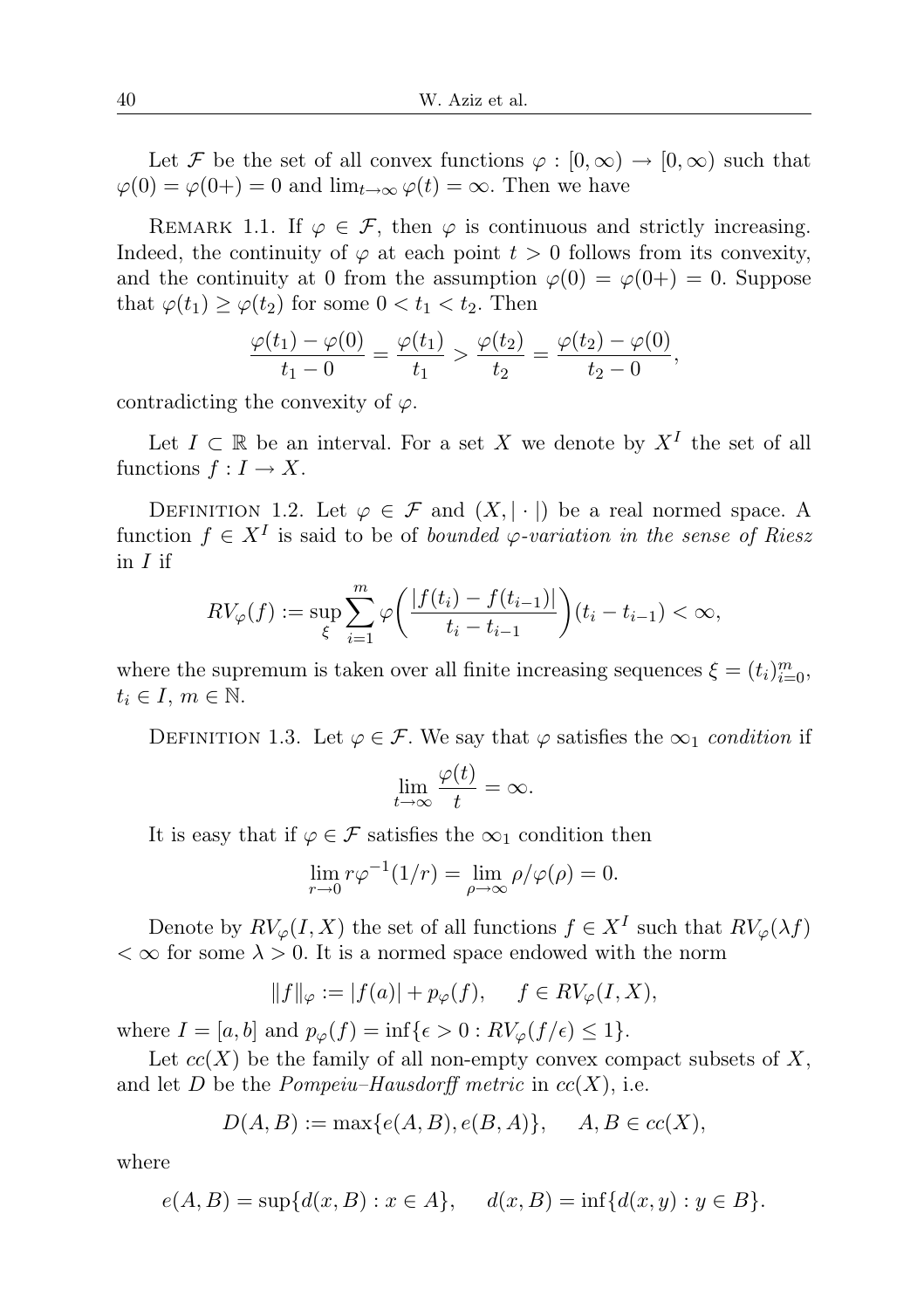DEFINITION 1.4. Let  $\varphi \in \mathcal{F}$  and  $F: I \to cc(X)$ . We say that F has bounded  $\varphi$ -variation in the Riesz sense if

$$
W_{\varphi}(F) := \sup_{\xi} \sum_{i=1}^{m} \varphi \bigg( \frac{D(F(t_i), F(t_{i-1}))}{t_i - t_{i-1}} \bigg) (t_i - t_{i-1}) < \infty,
$$

where the supremum is taken over all finite increasing sequences  $\xi = (t_i)_{i=0}^m$ ,  $t_i \in I, m \in \mathbb{N}.$ 

Define

$$
RV_{\varphi}(I, cc(X)) = \{ F \in cc(X)^{I} : W_{\varphi}(\lambda F) < \infty \text{ for some } \lambda > 0 \},
$$

and equip this set with the metric

$$
D_{\varphi}(F_1, F_2) := D(F_1(a), F_2(a)) + p_{\varphi}(F_1, F_2)
$$

where

$$
p_{\varphi}(F_1, F_2) := \inf\{r > 0 : W_r(F_1, F_2) \le 1\}
$$

and

$$
W_r(F_1, F_2) := \sup_{\zeta} \sum_{i=1}^m \varphi \bigg( \frac{D(F_1(t_i) + F_2(t_{i-1}); F_2(t_i) + F_1(t_{i-1}))}{(t_i - t_{i-1})r} \bigg)(t_i - t_{i-1}),
$$

where the supremum is taken over all finite increasing sequences  $\zeta = (t_i)_{i=0}^m$ ,  $t_i \in I, m \in \mathbb{N}.$ 

<span id="page-2-0"></span>LEMMA 1.5 (cf. Chistyakov [\[2,](#page-5-1) Lemma 5.2]). Let  $F_1, F_2 \in RW_{\varphi}(I, cc(X))$ and  $\varphi \in \mathcal{F}$ . Then, for  $\lambda > 0$ ,

 $W_{\lambda}(F_1, F_2) \leq 1$  if and only if  $p_{\varphi}(F_1, F_2) \leq \lambda$ .

Now, let  $(X, |\cdot|), (Y, |\cdot|)$  be two real normed spaces and C be a convex cone in X. Given a set-valued function  $h: I \times C \to cc(Y)$  we consider the composition operator  $H: C^I \to Y^I$  generated by h, i.e.

$$
(Hf)(t) := h(t, f(t)), \quad f \in C^I, t \in I.
$$

Let  $\mathcal{A}(C, cc(Y))$  denote the space of all additive functions and  $\mathcal{L}(C, cc(Y))$ the space of all set-valued linear functions, i.e., all  $A \in \mathcal{A}(C, cc(Y))$  which are positively homogeneous.

LEMMA 1.6 (cf. H. Radström [\[11,](#page-5-2) Lemma 3]). Let  $(X, |\cdot|)$  be a normed space and let A, B, C be subsets of X. If A, B are convex and C is non-empty and bounded, then

$$
D(A+C, B+C) = D(A, B).
$$

<span id="page-2-1"></span>LEMMA 1.7 (cf. K. Nikodem [\[10,](#page-5-3) Th. 5.6]). Let  $(X, |\cdot|), (Y, |\cdot|)$  be normed spaces and C a convex cone in X. A set-valued function  $F: C \to cc(Y)$ satisfies the Jensen equation

$$
F\left(\frac{x_1+x_2}{2}\right) = \frac{1}{2}\left(F(x_1) + F(x_2)\right), \quad x_1, x_2 \in C,
$$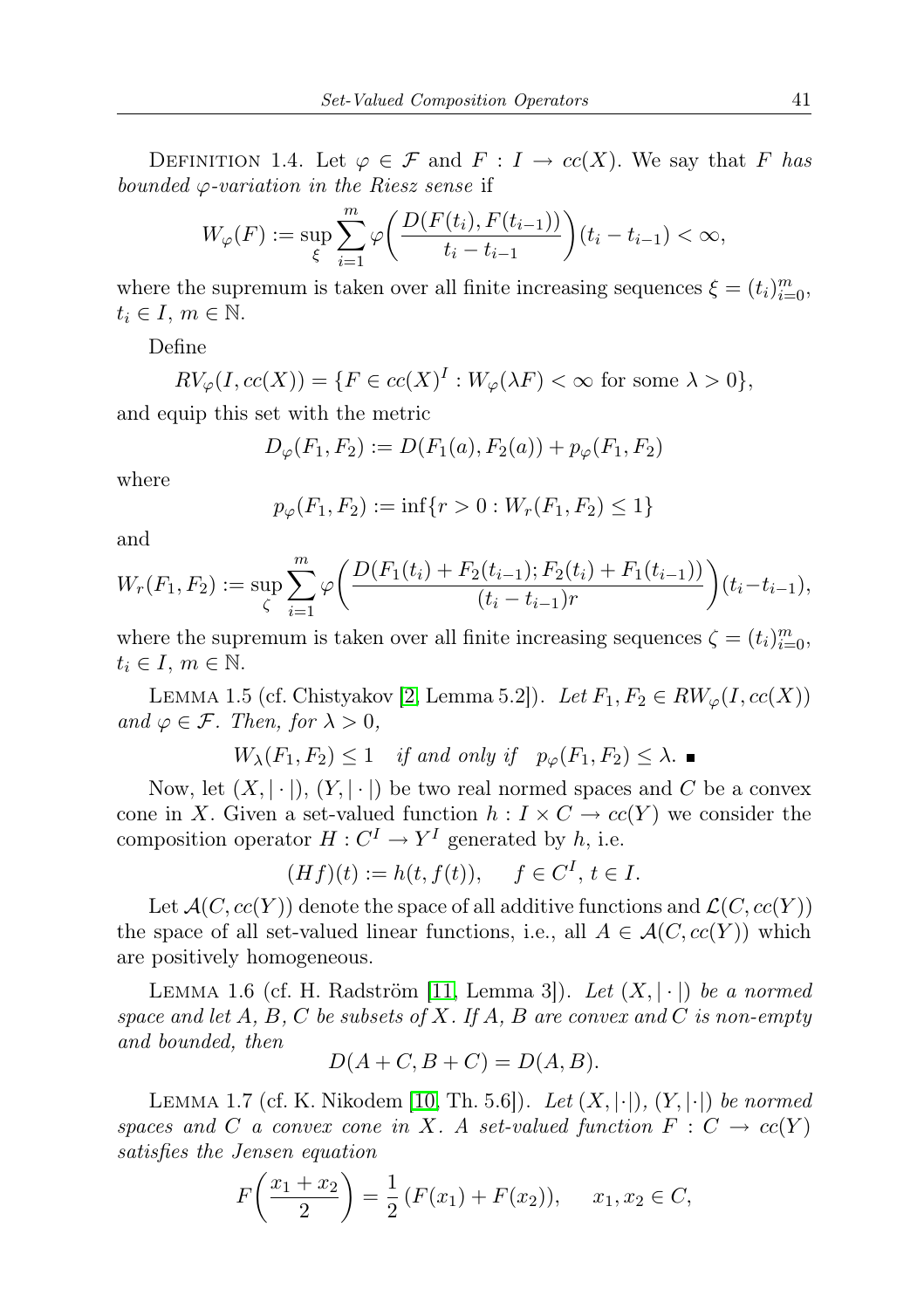if and only if there exist an additive set-valued function  $A: C \to cc(Y)$  and a set  $B \in cc(Y)$  such that  $F(x) = A(x) + B$  for all  $x \in C$ .

## 2. The composition operator. Our main result reads as follows:

THEOREM 2.1. Let  $(X, |\cdot|)$  be a real normed space,  $(Y, |\cdot|)$  a real Banach space, C a convex cone in X, and  $I = [a, b]$  an interval. Suppose that  $\varphi, \psi \in \mathcal{F}$  and that  $\psi$  satisfies the  $\infty_1$  condition. If the composition operator H generated by a set-valued function  $h: I \times C \to cc(Y)$  maps  $RV_{\varphi}(I, C)$  into  $RW_{\psi}(I, cc(Y))$ , and is uniformly continuous, then the set-valued function h satisfies the following condition:

$$
h(t, x) = A(t)x + B(t), \quad t \in I, x \in C,
$$

for some  $A: I \to \mathcal{A}(X, cc(Y))$  and  $B: I \to cc(Y)$ . Moreover, if  $0 \in C$  and int  $C \neq \emptyset$ , then  $B \in RW_{\psi}(I, cc(Y))$  and the linear set-valued function  $A(t)$ is continuous.

*Proof.* For every  $x \in C$ , the constant function  $I \ni t \mapsto x$  belongs to  $RV_{\varphi}(I, C)$ . Since H maps  $BV_{\varphi}(I, C)$  into  $RW_{\psi}(I, cc(Y))$ , for every  $x \in C$ the function  $I \ni t \mapsto h(t, x)$  belongs to  $RW_\psi(I, cc(Y))$ .

<span id="page-3-0"></span>The uniform continuity of H on  $RV_{\varphi}(I, C)$  implies that

(1) 
$$
D_{\psi}(H(f_1), H(f_2)) \leq \omega(||f_1 - f_2||_{\varphi})
$$
 for  $f_1, f_2 \in RV_{\varphi}(I, C)$ ,

where  $\omega : \mathbb{R}^+ \to \mathbb{R}^+$  is the modulus of continuity of H, that is,

$$
\omega(\rho) := \sup \{ D_{\psi}(H(f_1), H(f_2)) : ||f_1 - f_2||_{\varphi} \le \rho; f_1, f_2 \in RV_{\varphi}(I, C) \}, \ \rho > 0.
$$

From the definition of the metric  $D_{\psi}$  and [\(1\)](#page-3-0), we obtain

$$
p_{\psi}(H(f_1), H(f_2)) \le \omega(||f_1 - f_2||_{\varphi})
$$
 for  $f_1, f_2 \in RV_{\varphi}(I, C)$ .

From Lemma [1.5,](#page-2-0) if  $\omega(\Vert f_1 - f_2 \Vert_{\varphi}) > 0$ , the inequality [\(2\)](#page-3-0) is equivalent to

$$
W_{\omega(\|f_1-f_2\|_{\varphi})}(H(f_1), H(f_2)) \le 1, \quad f_1, f_2 \in RV_{\varphi}(I, C).
$$

Therefore, for any  $\alpha, \beta \in I$ ,  $\alpha < \beta$ , the definitions of the operator H and the functional  $W_r$  imply

<span id="page-3-1"></span>
$$
(2) \quad \psi\bigg(\frac{D(h(\beta, f_1(\beta)) + h(\alpha, f_2(\alpha)), h(\beta, f_2(\beta)) + h(\alpha, f_1(\alpha))}{\omega(\|f_1 - f_2\|_{\varphi})(\beta - \alpha)}\bigg)(\beta - \alpha) \le 1.
$$

For  $\alpha', \beta' \in \mathbb{R}$ ,  $a \leq \alpha' < \beta' \leq b$ , we define the function  $\eta_{\alpha',\beta'} : \mathbb{R} \to [0,1]$ by

$$
\eta_{\alpha',\beta'}(t) := \begin{cases} 0 & \text{if } t \leq \alpha', \\ \frac{t - \alpha'}{\beta' - \alpha'} & \text{if } \alpha' \leq t \leq \beta', \\ 1 & \text{if } \beta' \leq t. \end{cases}
$$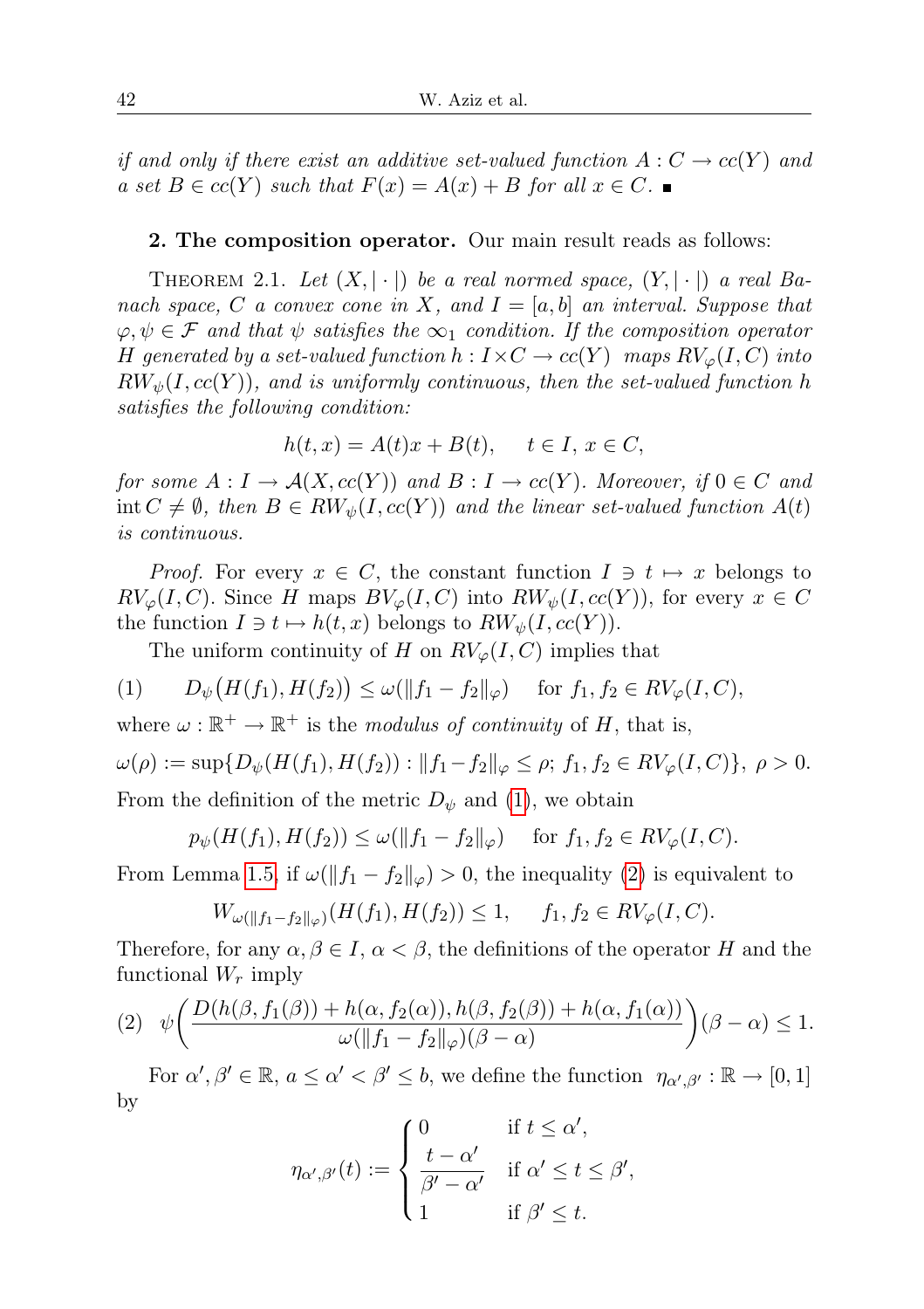Fix  $t \in I$ . For an arbitrary finite sequence  $a < \alpha_1 < \beta_1 < \alpha_2 < \beta_2 < \cdots <$  $\alpha_m < \beta_m < t$  and  $x_1, x_2 \in C$ ,  $x_1 \neq x_2$ , the function  $f_j : I \to X$  defined by

$$
f_j(\tau) := \frac{1}{2} \left[ \eta_{\alpha,\beta}(\tau) (x_1 - x_2) + x_j + x_2 \right], \quad \tau \in I, j = 1, 2,
$$

belongs to the space  $RV_{\varphi}(I, C)$ . It is easy to verify that

$$
f_1(\tau) - f_2(\tau) = \frac{x_1 - x_2}{2}, \quad \tau \in I,
$$

whence

$$
||f_1 - f_2||_{\varphi} = |x_1 - x_2|/2,
$$

and moreover

$$
f_1(\beta_i) = x_1
$$
,  $f_1(\alpha_i) = \frac{x_1 + x_2}{2}$ ,  
\n $f_2(\alpha_i) = x_2$ ,  $f_2(\beta_i) = \frac{x_1 + x_2}{2}$ .

Applying [\(2\)](#page-3-1) for the functions  $f_1$  and  $f_2$  we get

$$
\psi\bigg(\frac{D\big(h(\beta_i, x_1) + h(\alpha_i, x_2), h(\beta_i, \frac{x_1 + x_2}{2}) + h(\alpha_i, \frac{x_1 + x_2}{2})\big)}{\omega(\|f_1 - f_2\|_{\varphi})(\beta_i - \alpha_i)}\bigg)(\beta_i - \alpha_i) \le 1,
$$

or

$$
D\left(h(\beta_i, x_1) + h(\alpha_i, x_2), h\left(\alpha_i, \frac{x_1 + x_2}{2}\right) + h\left(\beta_i, \frac{x_1 + x_2}{2}\right)\right) \le \omega(|x_1 - x_2|/2)(\beta_i - \alpha_i)\psi^{-1}(1/(\beta_i - \alpha_i)).
$$

Letting here  $\beta_i - \alpha_i \to 0$  in such a way that  $[\alpha_i, \beta_i] \to t$ , where  $t \in I$ , we get

$$
D\bigg(h(t, x_1) + h(t, x_2), 2h\bigg(t, \frac{x_1 + x_2}{2}\bigg)\bigg) = 0,
$$

and, as  $D$  is a metric and  $h$  takes convex values,

$$
h\left(t, \frac{x_1 + x_2}{2}\right) = \frac{h(t, x_1) + h(t, x_2)}{2}
$$

for all  $t \in I$  and all  $x_1, x_2 \in C$ .

Thus, for each  $t \in I$ , the set-valued function  $h(t, \cdot): C \to cc(Y)$  satisfies the Jensen functional equation.

Consequently, by Lemma [1.7,](#page-2-1) for every  $t \in I$  there exist an additive set-valued function  $A(t): C \to cc(Y)$  and a set  $B(t) \in cc(Y)$  such that

<span id="page-4-0"></span>(3) 
$$
h(t,x) = A(t)x + B(t) \quad \text{for } x \in C, t \in I,
$$

which proves the first part of our result.

The uniform continuity of the operator  $H : BV_{\varphi}(I, C) \to RW_{\psi}(I, cc(Y))$ implies the continuity of the function  $A(t)$ , so that  $A(t) \in \mathcal{L}(C, cc(Y))$  (see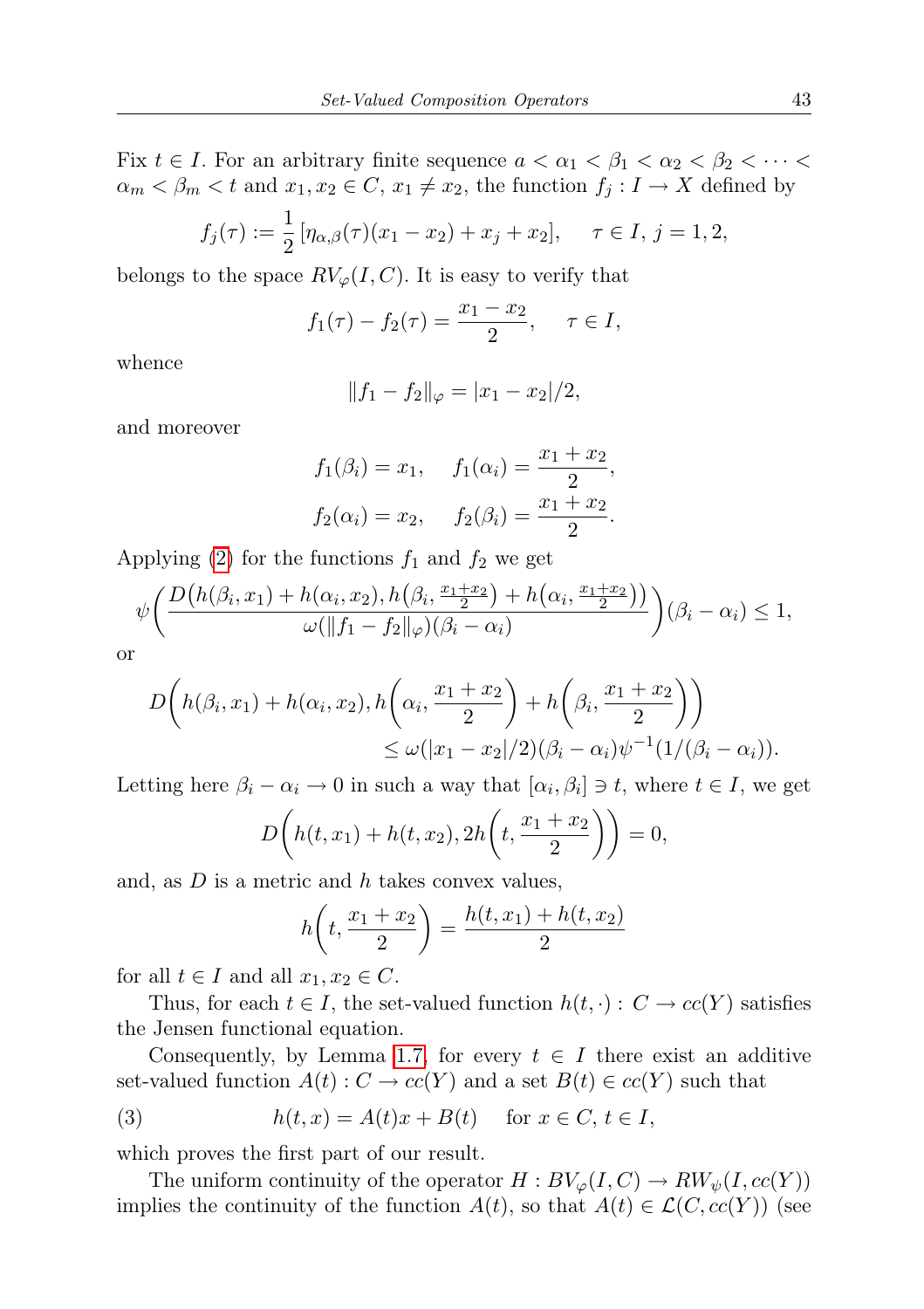[\[10,](#page-5-3) Th. 5.3]). Putting  $x = 0$  in [\(3\)](#page-4-0), and taking into account that  $A(t)0 = \{0\}$ for  $t \in I$ , we get

$$
h(t,0) = B(t), \quad t \in I,
$$

which implies that  $B \in RW_{\psi}(I, cc(Y))$ .

REMARK 2.2. The condition int  $C \neq \emptyset$  is assumed to guarantee the continuity of the linear functions  $A(t)$ .

<span id="page-5-0"></span>Remark 2.3. The uniformly continuous composition operators in the single-valued case for some function spaces were considered in [\[3\]](#page-5-4), [\[5\]](#page-5-5), [\[6\]](#page-5-6) and [\[7\]](#page-5-7). The globally Lipschitzian composition operators in some special function spaces were considered in [\[4\]](#page-5-8), [\[8\]](#page-5-9), [\[9\]](#page-5-10), [\[10\]](#page-5-3) (cf. also [\[1\]](#page-5-11) for other references). The first paper in which the set-valued Lipschitzian composition operators were considered is due to A. Smajdor and W. Smajdor [\[12\]](#page-6-0). Note also that G. Zawadzka [\[13\]](#page-6-1) considered the set-valued Lipschitzian composition operators in the space of set-valued functions of bounded variation.

Acknowledgments. This research was supported by CDCHT of Universidad de Los Andes under the project NURR-C-504-09-05-B.

## References

- <span id="page-5-11"></span>[1] J. Appell and P. P. Zabrejko, Nonlinear Superposition Operators, Cambridge Univ. Press, New York, 1990.
- <span id="page-5-1"></span>[\[2\]](http://dx.doi.org/10.1023/A:1011879221347) V. V. Chistyakov, Generalized variation of mappings with applications to composition operators and multifunctions, Positivity 5 (2001), 323–358.
- <span id="page-5-4"></span>[3] A. Acosta, W. Aziz, J. Matkowski, and N. Merentes, Uniformly continuous composition operator in the space of  $\varphi$ -variation functions in the sense of Riesz, Fasc. Math. 43 (2010), 5–11.
- <span id="page-5-8"></span>[4] J. Matkowski, Lipschitzian composition operators in some function spaces, Nonlinear Anal. 3 (1997), 719–726.
- <span id="page-5-5"></span>[5] —, Uniformly continuous superposition operators in the space of differentiable functions and absolutely continuous functions, in: Int. Ser. Numer. Math. 157, Birkhäuser, 2008, 155–166.
- <span id="page-5-6"></span>[\[6\]](http://dx.doi.org/10.1016/j.jmaa.2009.05.020) —, Uniformly continuous superposition operators in the space of Hölder functions, J. Math. Anal. Appl. 359 (2009), 56–61.
- <span id="page-5-7"></span>[7] —, Uniformly continuous superposition operators in the space of bounded variation functions, Math. Nachr., to appear.
- <span id="page-5-9"></span>[8] J. Matkowski and J. Miś, On a characterization of Lipschitzian operators of substitution in the space  $BV(a, b)$ , ibid. 117 (1984), 155–159.
- <span id="page-5-10"></span>[9] N. Merentes, Composition of functions of bounded ϕ-variation, Pure Math. Appl. Ser. B 1 (1991), 39–45.
- <span id="page-5-3"></span>[10] K. Nikodem, K-convex and K-concave set-valued functions, Politech. Łódz. Zeszyty Nauk. 559 (1989).
- <span id="page-5-2"></span>[\[11\]](http://dx.doi.org/10.2307/2032477) H. Rådström, An embedding theorem for spaces of convex sets, Proc. Amer. Math. Soc. 3 (1952), 165–169.